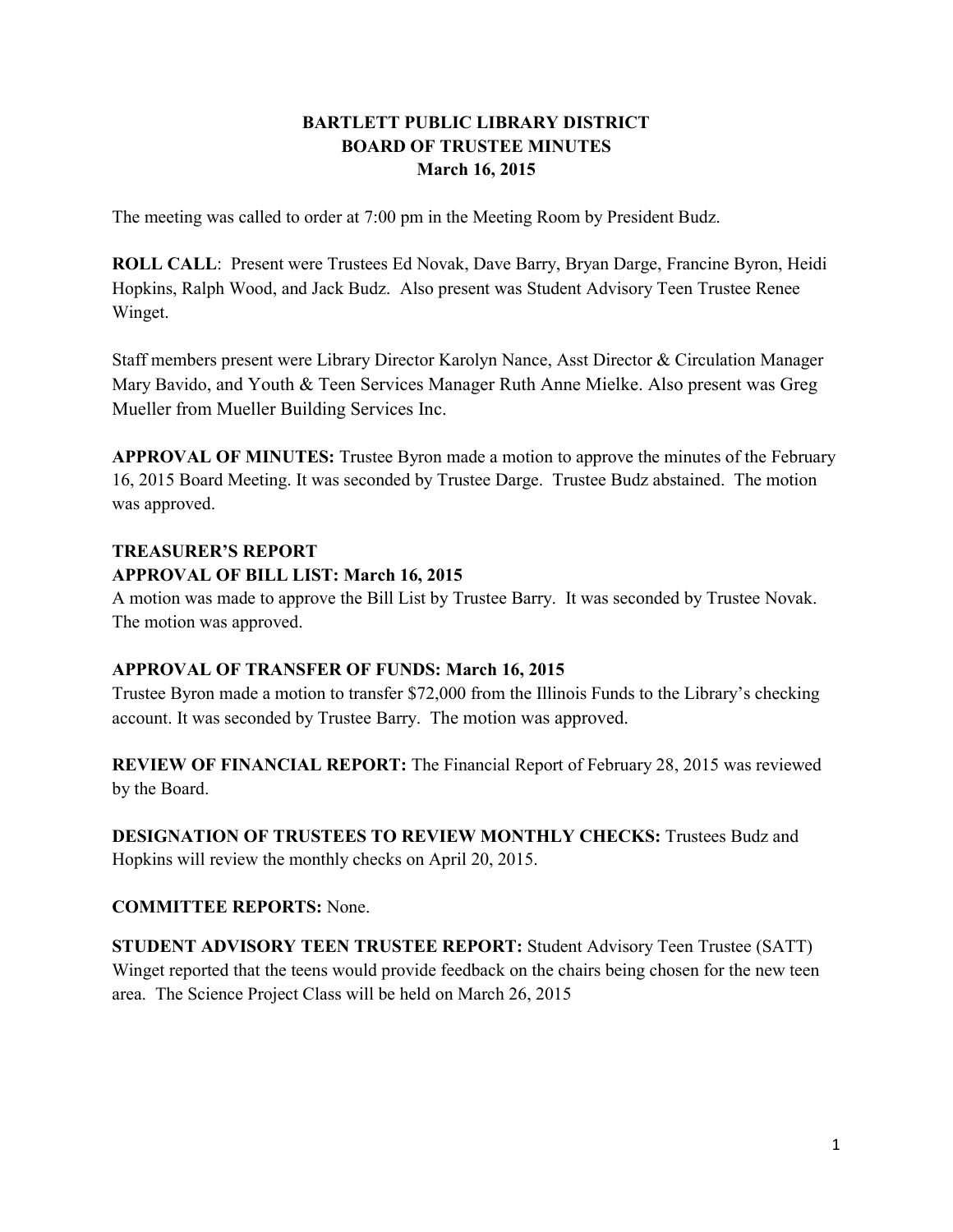**ADMINISTRATION REPORT:** Director Nance gave the Board updates on all current projects and library business listed in her Directors Report which is included in the monthly Board Packet.

**CORRESPONDENCE**: The Library received the Elgin Community College Annual Report – 2014.

**REPORTS, QUESTIONS AND ANSWERS: President and Trustees:** As a member of the RAILS governing Board, Trustee Barry will be attending the National Library Legislative Day in Washington D.C. on May 4 & 5, 2015. He will be representing RAILS and Illinois Libraries.

# **ACTION ITEMS:**

**Outside Pavilion:** Trustee Darge made a motion to approve the installation of a concrete pad with electrical access on the north lawn of the library. This space would provide a stage for Fravinia performers and an outside venue for Adult, Teen, and Youth Services summer programs. The motion was seconded by Trustee Barry. The motion was approved by roll call vote. All Ayes. The Friends of the Bartlett Library will be asked to help fund a project to erect a shelter over the area in 2016.

**Moving Relocation Proposal:** This item was tabled to the April 20, 2015 Board Meeting.

**iPad Use Policy:** The iPad Use Policy was updated. Trustee Wood made a motion to approve the new policy. It was seconded by Trustee Darge and the motion was approved.

**Long-Term Care Insurance (LTC):** This is a new option from IMRF. The Library has to approve the option of the new service for the Library but it is up to the employee to purchase it or not. There is no cost to the Library. Trustee Barry made a motion for the Bartlett Library to opt in to Long-Term Care Insurance offered by IMRF. It was seconded by Trustee Hopkins and the motion was approved.

## **DISCUSSION ITEMS:**

**Renovation Update:** The renovation project is on schedule and meetings with Dewberry are continuing.

**Daikin/HVAC:** Greg Mueller, Building Maintenance, and Daikin (HVAC) have completed a threeday building assessment of the Library's HVAC system. Mr. Mueller presented a report of the findings. Daikin completed many repairs, opened up closed duct work, and cleaned some filters. They will present a proposal for cleaning the entire duct system in the next Fiscal Year.

**NIMEC Update:** The Library has signed with Dynegy Energy Services for a new one-year electrical contract. The new charge per kilowatt hour will be 5.689 which is lower than our current rate of 6.148.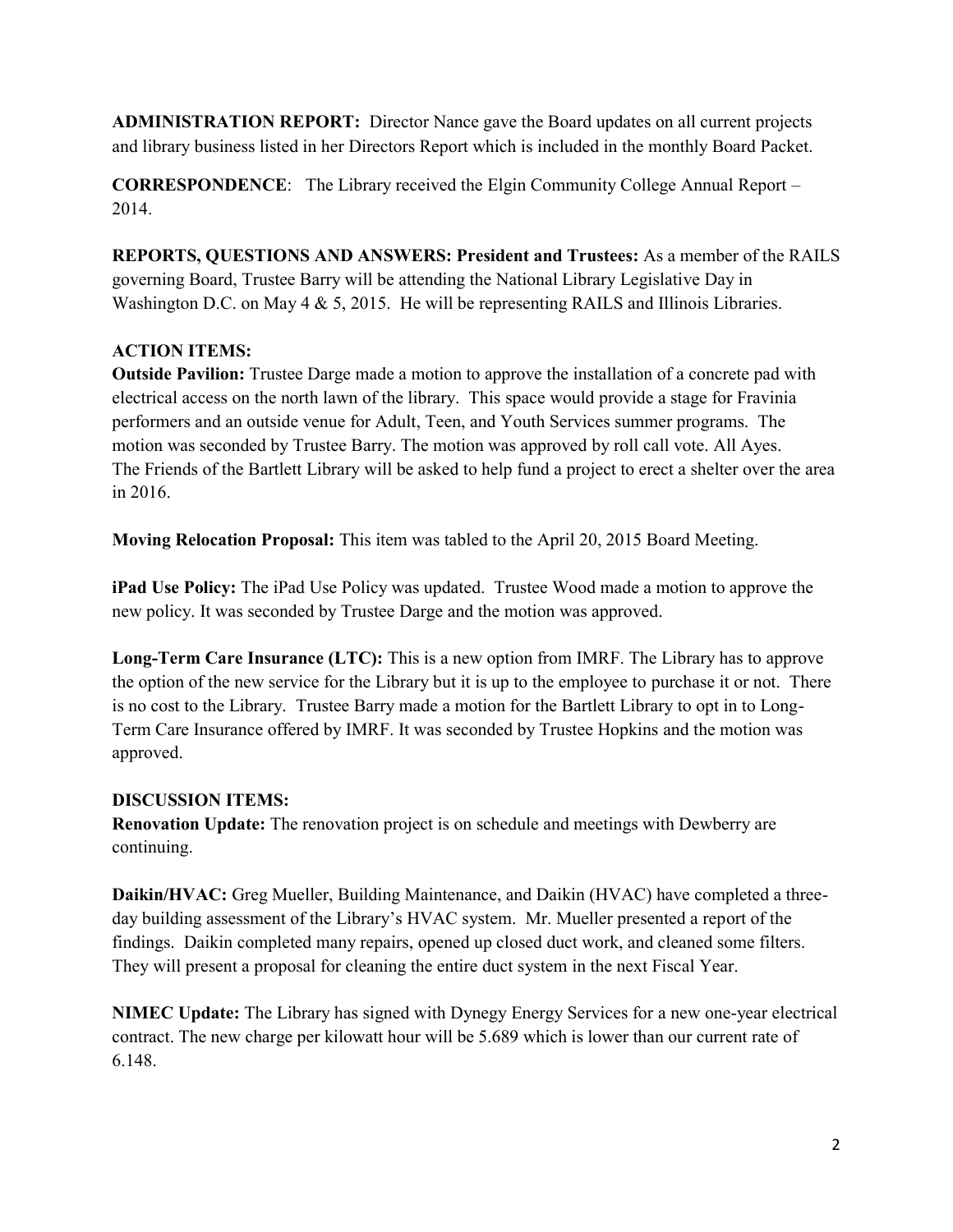**Chronology Annual Financial Ordinances:** The Library's Attorney distributed a chronology for annual financial ordinances.

**Competitive Bids:** The Library's Attorney distributed a copy of the updated act concerning the Competitive Bidding process.

**Consolidated Election:** The Consolidated Election is set for Tuesday, April 7, 2015. There are two candidates running for two Library Board positions.

### **Legislative Updates:**

Two handouts were reviewed that outline what the Illinois Library Association supports and opposes in regards to various legislative action that pertain to public libraries.

**2015-2016 Budget:** The 2015-2016 Budget has been postponed to the April Board Meeting.

### **Proposed Illinois Library System Rules:**

The State Library reviewed the revisions that RAILS proposed. The Illinois State Library System Rules were officially filed on April 10, 2015.

**Bartlett TIF District Meeting, Wednesday, April 22, 2015:** A meeting has been scheduled for Wednesday, April 22, 2015 at 1pm at the Village of Bartlett. The Board asked the Library Director to research creating a resolution that outlines the Board's level of support for the proposed TIF. This will be reviewed at the April Board Meeting.

## **Tax Levy Confirmations 2014:**

The 2014 Tax Levy fund amounts were confirmed and filed with the County of DuPage.

**IMRF Annual Statement:** The new rates are not available yet but will be presented at the April Board meeting.

**Spring Intergovernmental Meeting, Tuesday, April 14, 2015:** Trustees Barry and Hopkins will attend the Intergovernmental meeting that will be held Tuesday, April 14, 2015 at 7:00 pm, Bartlett High School.

**Statement of Economic Interest:** The annual Statement of Economic Interest for DuPage County is now available to complete online as well as the paper document. The deadline for submission is May 1, 2015.

**National Library Week, April 12-April 18:** The after-hours Library program, Trivia Night, already has 45 patrons registered. It will be held on Friday, April 17, 2015 at 7:00 pm.